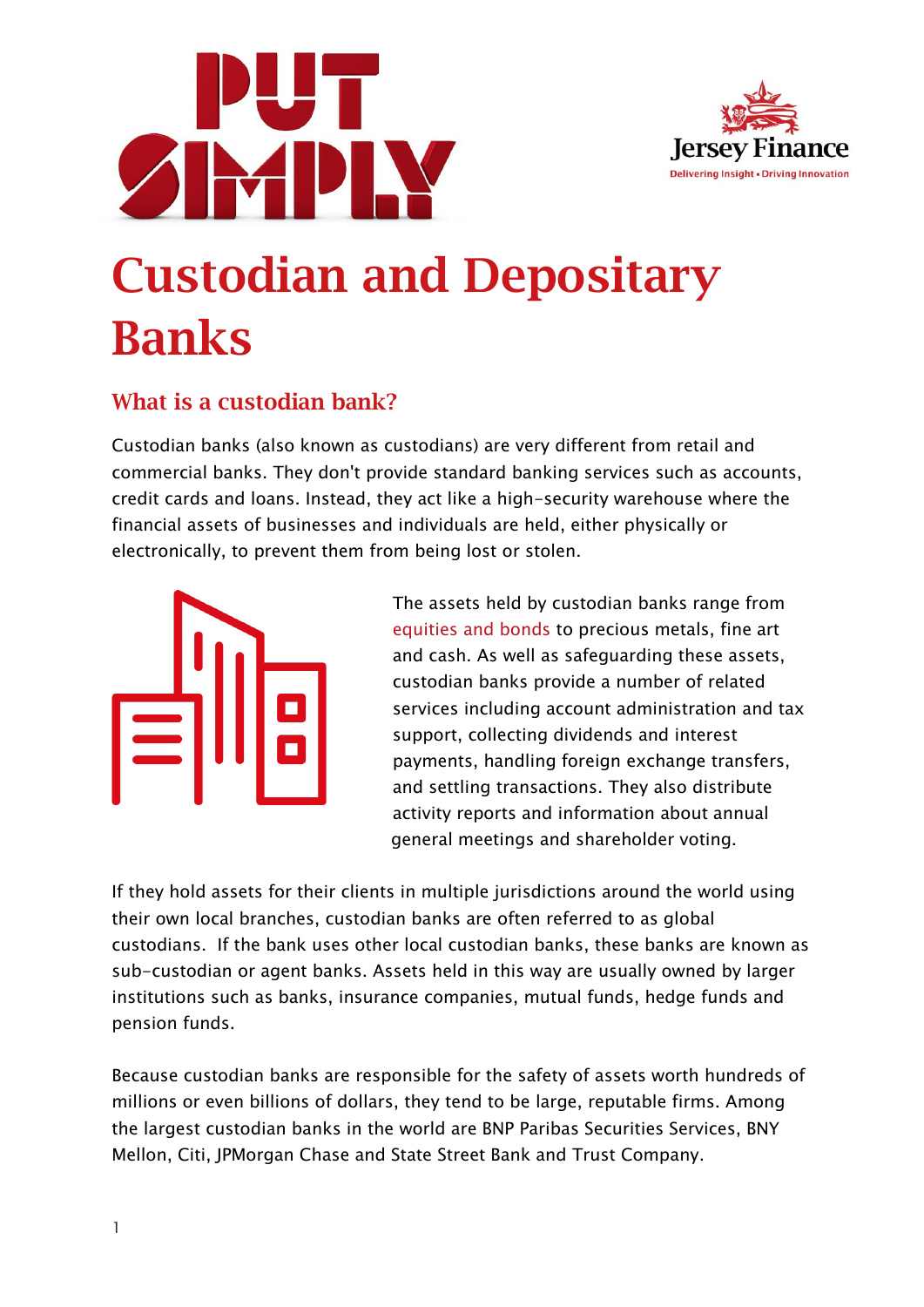## What is a depositary bank?

A depositary bank is a specialist financial institution that facilitates investment in securities markets with the trading of items such as stocks and bonds. In the EU, investment funds are legally required to appoint a depositary bank to safeguard the assets of the fund and ensure that it complies with the laws and regulations of its jurisdiction.

A depositary bank's services include monitoring cash flow, record keeping and overseeing fund operations such as valuations, risk analysis and investor



subscription and redemption activity. Subject to increased regulation in recent years, depositary banks are fully liable for the loss of assets such as listed shares, bonds and derivatives - so they act as an insurance policy. For alternative assets such as real estate, a depositary bank isn't liable for losses, but it must ensure that all the controls are in place to minimise the risk of any loss.

## What is the difference between a custodian bank and a depositary bank?



#### Clients

A depositary bank's clients are restricted to investment funds, while custodian banks can hold financial assets for a much wider range of businesses and individuals.

#### Responsibilities

A depositary bank's responsibilities go beyond safeguarding assets. They also have to monitor the activities of a fund or its management company to ensure compliance with local regulations. With greater control over the assets they hold, depositary banks act on their own judgement with respect to investments, transfers and other operations, while custodian banks act on the instruction of their clients.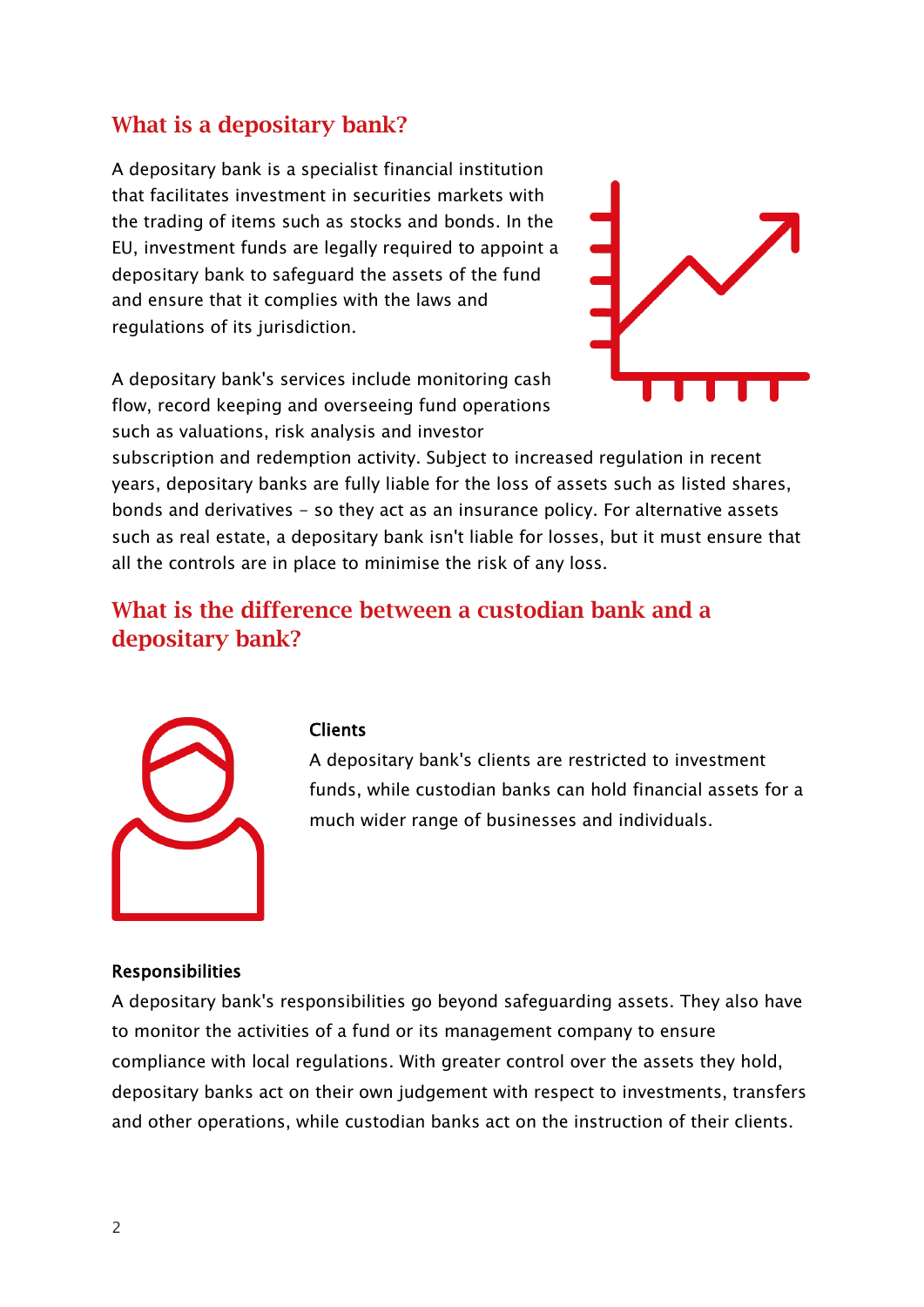## Liabilities

For standard assets such as listed shares, bonds and derivatives, a depositary bank is fully liable for any losses, while custodian banks are only liable in very specific cases.

Today, most global institutions act as both depositary and custodian for their clients to ensure proper monitoring and reporting of their activities and increased operational efficiency in the safeguarding and settlement of assets. Automated services which use artificial intelligence to search huge amounts of information to offer investment advice to individuals.

### Summary of differences:



## Why do custodian and depositary banks choose Jersey?

Jersey is home to a number of well-known banks that act as custodians and depositaries for clients across the globe. What brings these banks to the Island? Along with its robust infrastructure, proximity to the UK and political and economic stability, Jersey has a mature and well-regulated business environment in which a diverse range of highly skilled finance professionals provide a wealth of valuable experience and expertise.